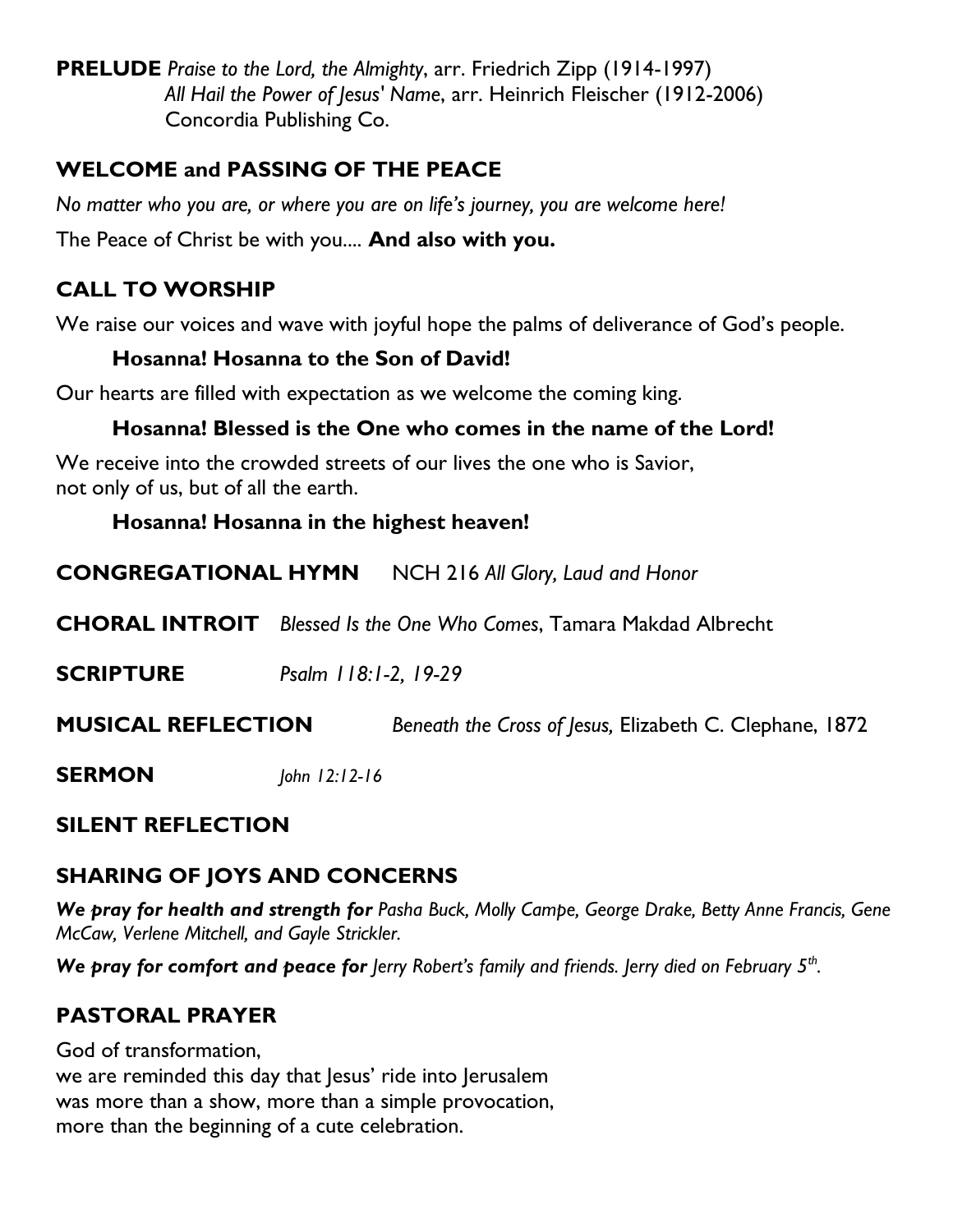It was a signal that things are changing, an unmistakably potent message to the powers that be that the world as we know it is becoming the world as it should be. It was a radical act of defiance directed against those in his day who wielded power through violence, oppression, and tyranny.

It is no less radical, and no less tame, for those who do the same today.

This simple ride reminds us— and tells the whole world that you are indeed coming to make all things new.

You are coming to turn weapons of war into instruments of peace.

You are coming to release those who find themselves in all manners of bondage: chains of injustice; chains of addiction; chains of conformity and apathy.

You are coming to provide for the poor: food for the hungry and shelter for the homeless.

You are coming to assure the dignity and equality of all who are marginalized or oppressed.

You are coming to end violence and divisions, to provide safe communities and opportunities for education.

You are coming to offer healing and wholeness, comfort, consolation, and hope.

You are coming to transform all that we know. You are coming to save us.

But like humble Jesus riding into town on a lowly colt, you aren't coming in grandeur, you aren't coming with thunder and lightning, you aren't making an epic entrance.

You're coming through the mystery of love incarnate, through your church empowered by your Spirit, through lives transformed and inspired, through ordinary people like us, blessed by you to do extraordinary things.

Come, gracious God into a world that longs for change, a world that needs your love, a world full of your own children, a world ripe with hope and potential.

Blessed are those who come in your name, O God. We have come. We will go.

And now we pray—we pray for your coming kindom emerging all around us,

In the Spirit of Christ saying…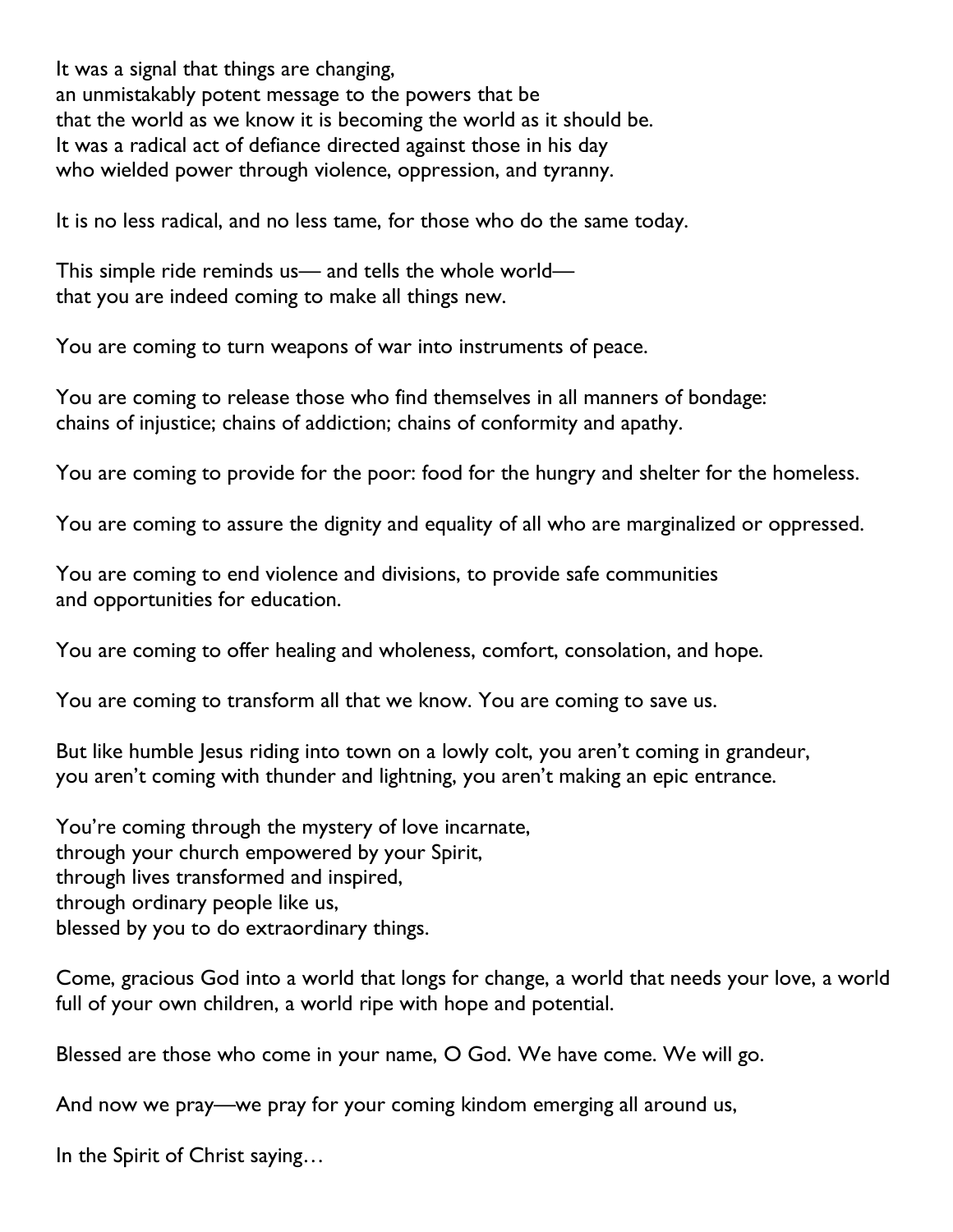### **LORD'S PRAYER** *(Inclusive Version)*

**Blessed One, our Father and our Mother Holy is your name. May your love be enacted in the world. May your will be done On earth as in heaven. Give us today our daily bread And forgive us our sins as we forgive those who sin against us. Save us in the time of trial and deliver us from evil. For all that we do in your love, and all that your love brings to birth, and the fullness of love that will be are yours, now and forever. Amen.**

# **GRATITUDE FOR OFFERING / DOXOLOGY**

Praise God from whom all blessings flow, Praise God all creatures here below Praise God above ye heavenly hosts, Creator, Christ, and Holy Ghost

**CONGREGATIONAL HYMN** NCH 213 *Hosanna, Loud Hosanna*

## **BENEDICTION**

We have gathered with the crowds crying Hosanna! Because even if we were silent the stones themselves would have called out. We have shared the hope for a world about to be changed, and then it changed. We have walked with another crowd. One that called words of scorn and condemnation. And now we follow the crowd as it leads out to the cross, and yet even as the world grows dark, we cannot lose hope. Because God is with us. God will be with us. Whatever happens. We are not alone. And so we watch the crowd and we follow...

**POSTLUDE** *O Lord, How Shall I Meet Thee?* Georg Friedrich Kaufmann (1679-1735)

**ATTN:** Please join us this week for a **Maundy Thursday Service** at 6pm in Friendship Hall. We will gather around the tables and share scripture, song, and communion with one another.

Worship Resources

Call to Worship ~ posted on Life in Liturgy, from the Christian Church (Disciples of Christ). Pastoral Prayer ~ written by John W. Vest, and posted on John Vest.<http://johnvest.com/> Lord's Prayer ~ Copyright © 2003 Richard D. McCall; posted on the [Worship Well](http://www.theworshipwell.org/pdf/WOR_McCall3.pdf) website. Benediction ~ posted by Rev Gord on his blog, Worship Offerings.<http://worshipofferings.blogspot.ca/>